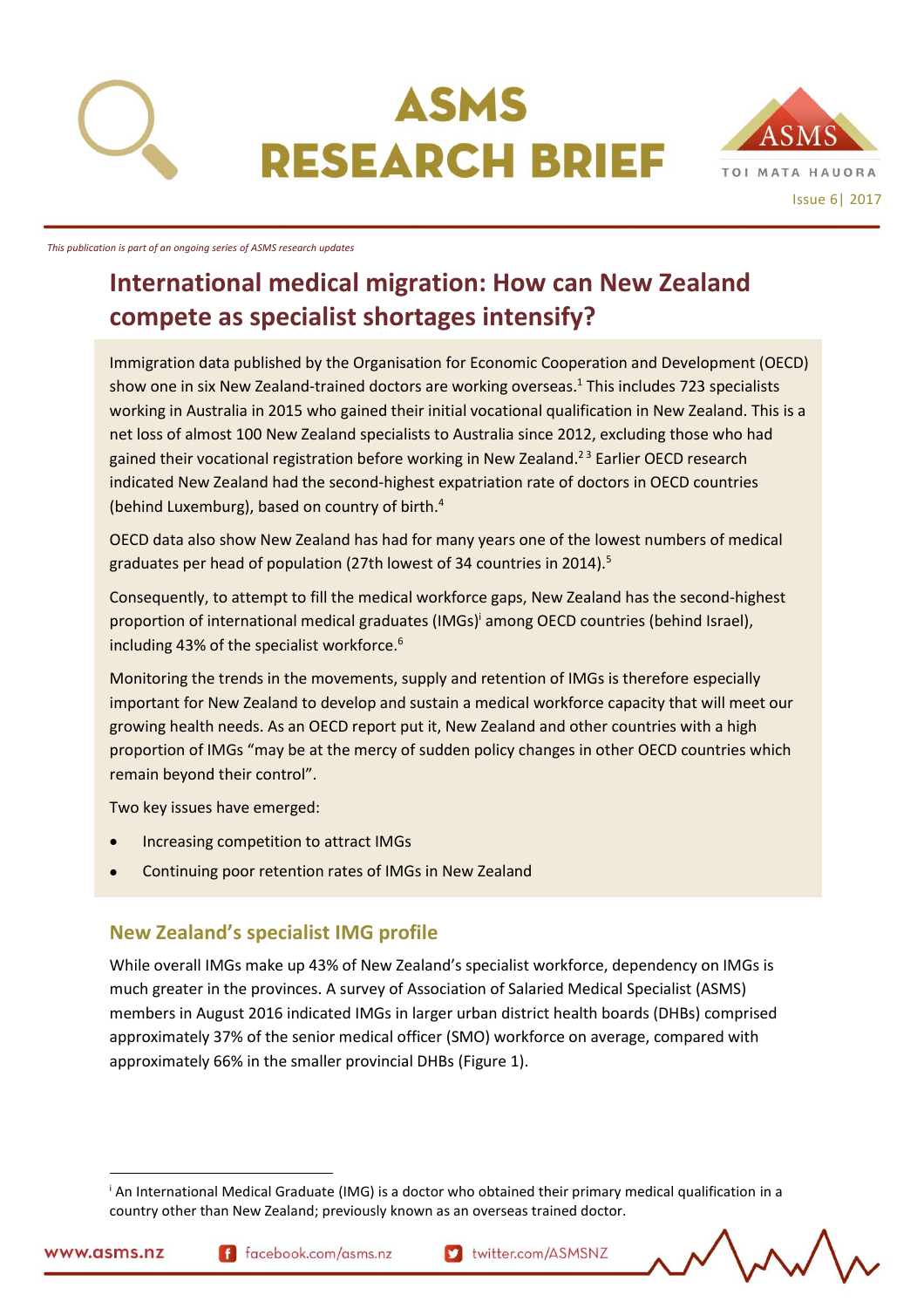The Medical Council's Medical Workforce Survey of 2014 found a similar pattern for the total medical workforce, with IMGs making up 39% of the medical workforce in urban centres and 56% in rural areas.



Source: ASMS 2016

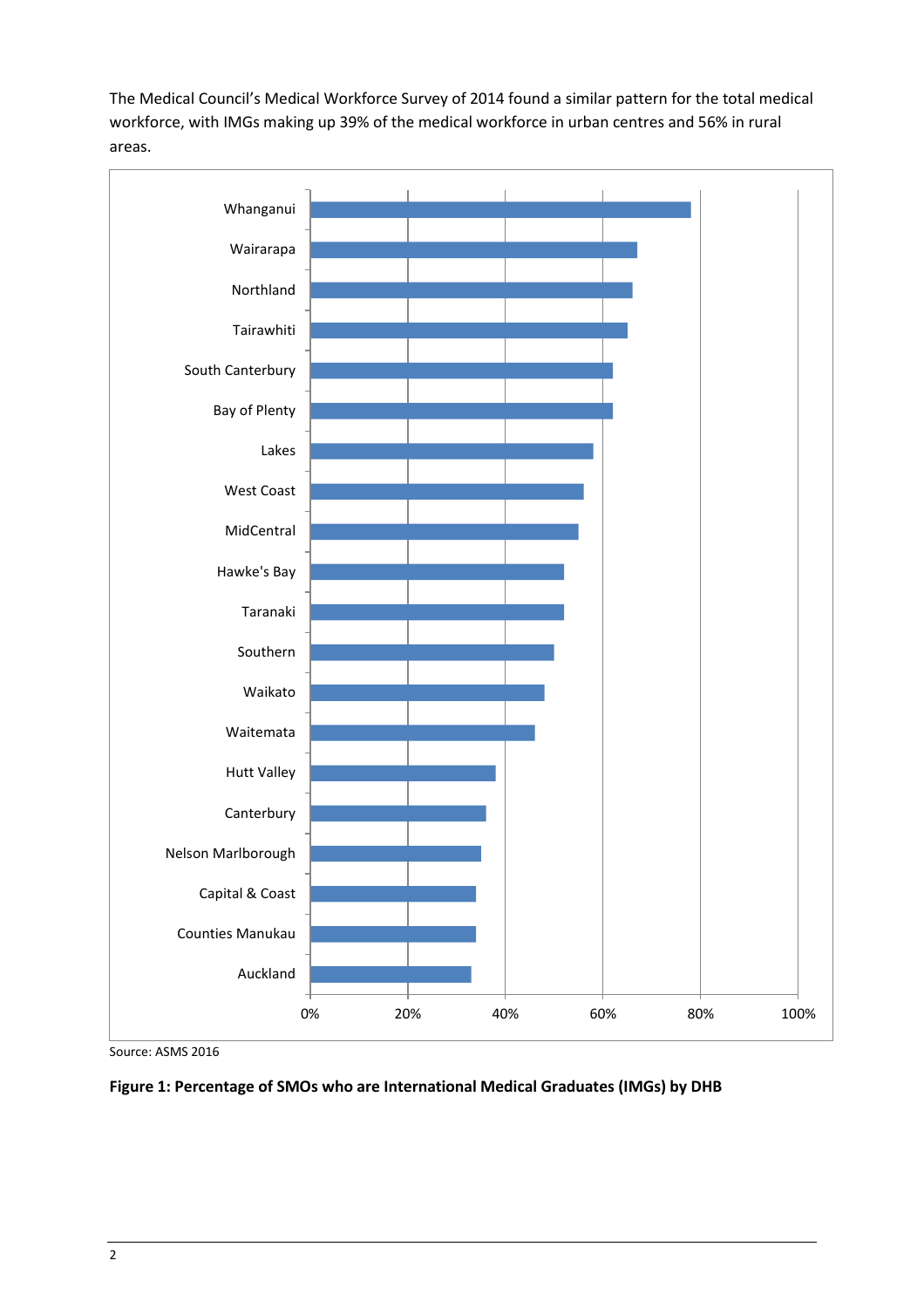

#### The distribution of IMGs across specialties is also widely varied (Figure 2).

Source: MCNZ 2016

#### **Figure 2: Proportion of IMGs by vocational scope (areas with more than 50 doctors)**

International demographic trends, coinciding with increasing health needs, and rapidly growing health service facilities in countries such as India, which is by far the greatest exporter of doctors, all point to increasing competition to attract and retain IMGs.

# **What draws IMGs to New Zealand?**

There are no published studies specifically examining the reasons why IMGs with vocational registration come here. However, the pattern of migration to New Zealand and international literature on medical migration in general provide some insight into what influences doctors' decisions.

MCNZ data (Table 1) show 78% of IMG doctors with vocational registration in New Zealand come from just six countries and comprise more than a third of the total New Zealand vocationally registered workforce. The remaining IMGs come from a wide range of countries from across the globe.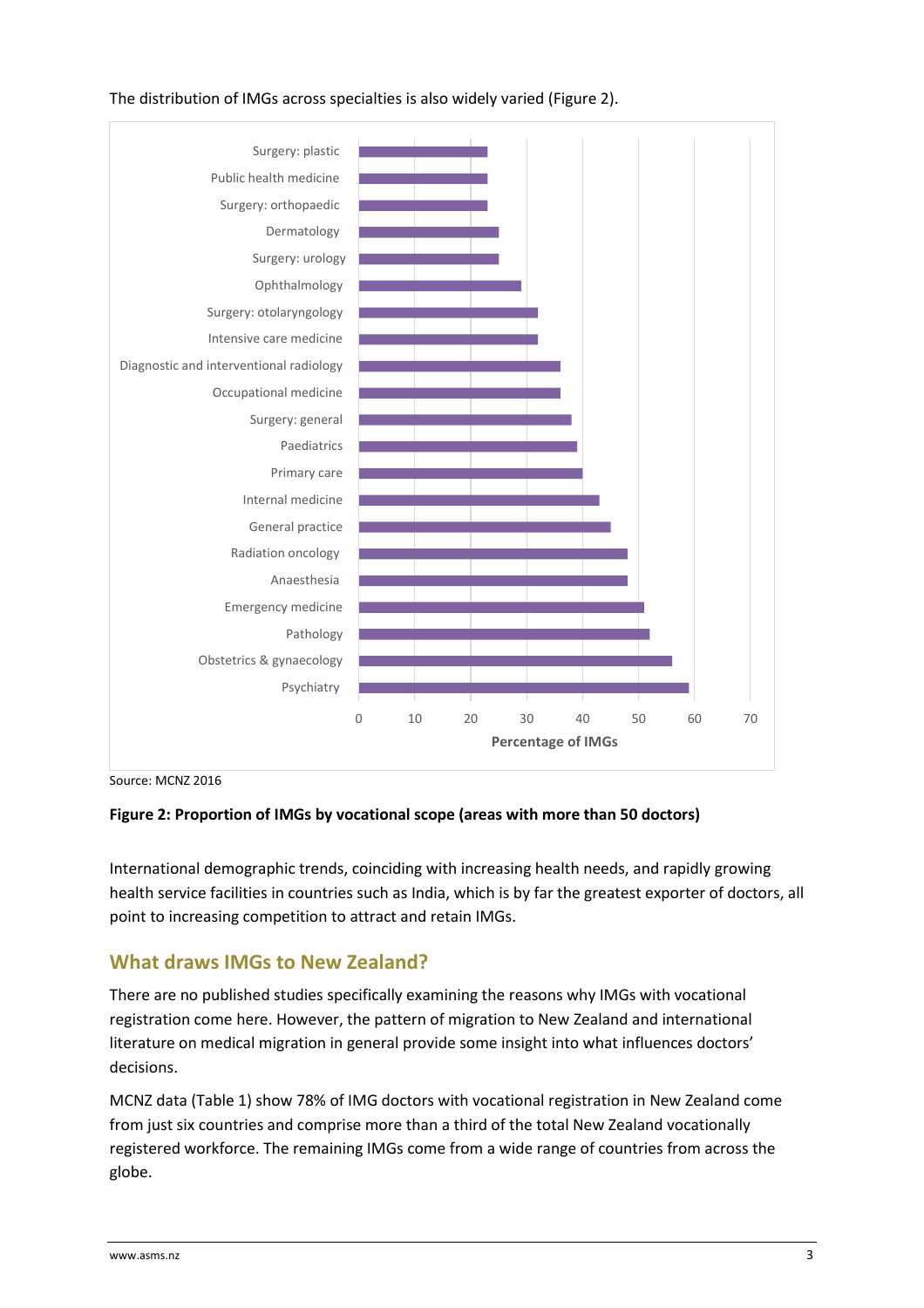| Table 1: New Zealand's sources of IMGs with vocational registration: The top six countries, as at<br>June 2015* |               |                                      |                                              |
|-----------------------------------------------------------------------------------------------------------------|---------------|--------------------------------------|----------------------------------------------|
| <b>Countries</b>                                                                                                | <b>Number</b> | % of vocationally<br>registered IMGs | % of NZ vocationally<br>registered workforce |
| UK                                                                                                              | 1793          | 37%                                  | 17%                                          |
| South Africa                                                                                                    | 764           | 16%                                  | 7%                                           |
| India                                                                                                           | 390           | 8%                                   | 4%                                           |
| Australia                                                                                                       | 355           | 7%                                   | 3%                                           |
| <b>USA</b>                                                                                                      | 276           | 6%                                   | 3%                                           |
| Sri Lanka                                                                                                       | 171           | 4%                                   | 2%                                           |
| <b>Total</b>                                                                                                    | 3749          | 78%                                  | 36%                                          |

Source: Compiled from data published in MCNZ's Annual Report 2015

\*Note: Includes doctors without an Annual Practising Certificate

International medical migration trends are complex, influenced by a range of factors, including growing health needs, retention rates, economic and financial policies and domestic training policies, all of which are fluid. The international literature also points to a range of 'push and pull' factors that tend to determine doctors' decisions to migrate, which are in part determined by their country of origin. <sup>7</sup> <sup>8</sup>

With regard to migration from poorer to wealthier countries, the OECD says "the first motivation for migration is often linked to more and better employment opportunities abroad (encompassing salaries, working conditions, career advancement, etc.)". Migration is also often a symptom of the difficulties faced by the health system and the society of the country of origin, such as South Africa (New Zealand's second-largest source of IMGs) and Iraq (the source of 100 vocationally registered IMGs).<sup>9</sup> <sup>10</sup> <sup>11</sup> <sup>12</sup> <sup>13</sup>

In India, the world's largest exporter of doctors by a large margin and the third-largest source of New Zealand's IMGs, doctors with the highest academic achievement have the greatest likelihood of migrating. Researchers suggest the desire for better training and increased access to better technology and equipment are important reasons for migration. <sup>14</sup> <sup>15</sup> <sup>16</sup> However, this is beginning to change with the growth of India's middle-class population, which is forecast by some analysts to more than double in the next 10 years.<sup>17 18 19</sup> A burgeoning private health sector is also driving the rapid growth of a \$3 billion health 'tourism' industry, estimated to grow to an \$8 billion industry by 2020.<sup>20</sup> While any future reduction in the supply of IMGs from India may not have a major impact on New Zealand directly, it may have a greater indirect effect if the supply to other countries is reduced, such as to the UK, the USA and Australia where, in each case, India is by far the most important source of IMGs.<sup>21</sup>

OECD data show the inflow of doctors from India to OECD countries (especially the UK and the USA) dropped by 31% between 2010 and 2014. The extent to which this is due to increases in domestic medical graduates or an increasing tendency for Indian doctors to remain in India requires further study.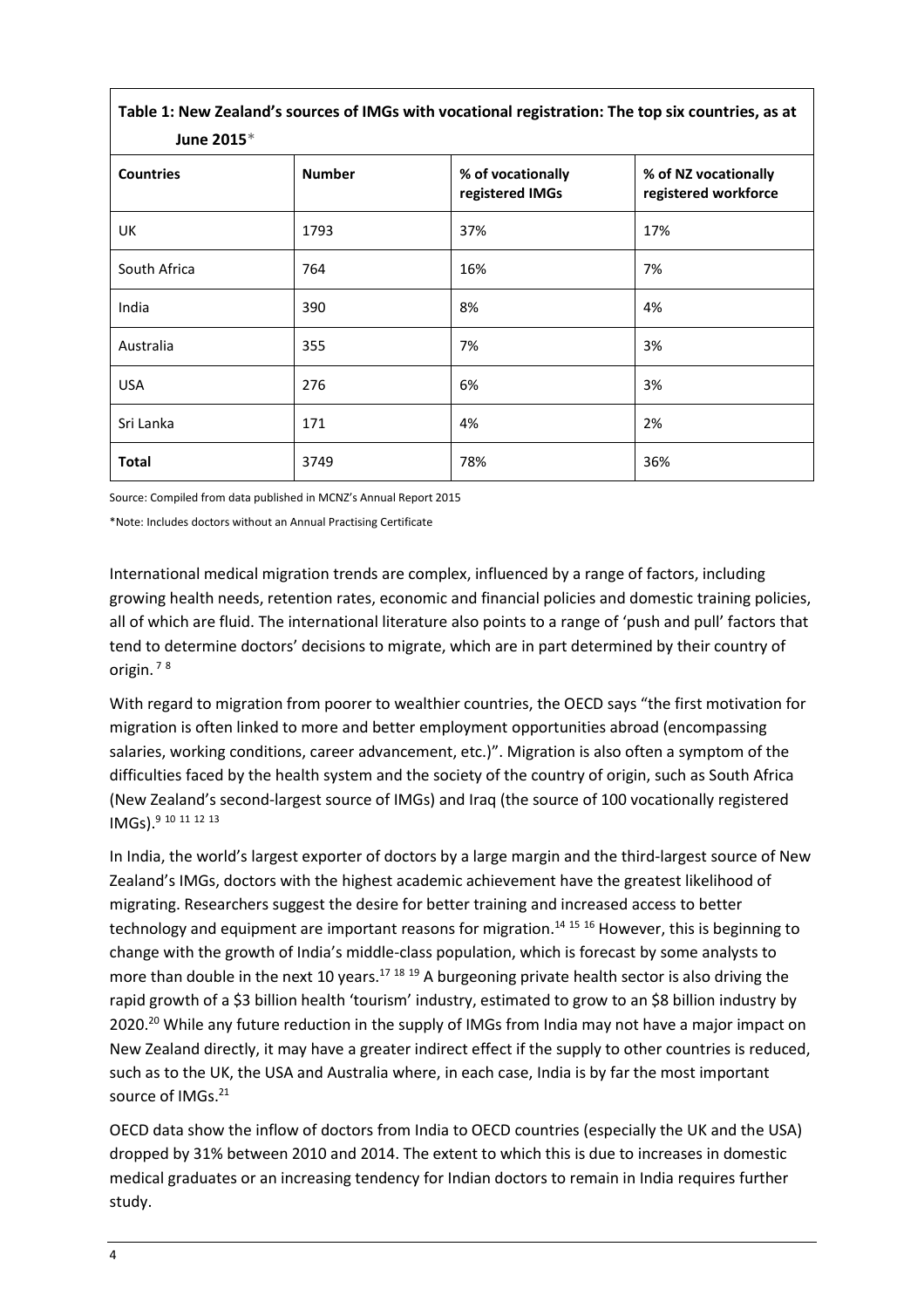There is relatively little research on the reasons why doctors migrate between wealthier countries. However, recent studies concerning New Zealand's main source of IMGs – the UK – indicate doctors' motivations for moving here are influenced largely by 'push' factors related to unpopular health policies at home that are having a negative effect on the morale of the medical workforce, and 'pull' factors related to a perceived better quality of life and working conditions in New Zealand. <sup>22 23</sup>

New Zealand's perceived lifestyle and working conditions appear to play a big part in attracting around 500 doctors a year from the UK and around 340 a year from North America, despite many of them having to accept substantially reduced incomes when they get here.<sup>24</sup> The problem is that many of them do not stay for long, as discussed below.<sup>25</sup>

# **Why do IMGs leave New Zealand?**

While New Zealand's specialist workforce is becoming increasingly dependent on IMGs, growing from 35% in 2000 to 43% in 2014 (and still growing), IMGs have poor retention rates. Currently about a quarter of IMGs are lost within three years of gaining vocational registration, rising to almost a third by the fifth year post-registration.

In a Medical Council-commissioned survey of a small number of IMGs (51) requesting a Certificate of Good Standing and who were leaving New Zealand, 41% of respondents had only intended to stay in New Zealand for a short period at the time of arrival; 24% left New Zealand for family reasons, 22% left to take up other professional opportunities or higher training, and 16% left for higher remuneration. 26

In a further MCNZ survey of *all* doctors requesting a Certificate of Good Standing and who had indicated that they were leaving New Zealand, most respondents (182 doctors) identified multiply reasons for leaving, the most common being: <sup>27</sup>

- undertaking further training
- increased remuneration
- family reasons
- improved working conditions
- locum opportunities.

Fifty-two percent of respondents were IMGs and 36% of respondents had a vocational registration, although no information is available on how many of the IMGs had a vocational registration.

Doctors on a vocational scope tended to cite increased remuneration and further training as their reasons for leaving New Zealand (although no figures have been released to show the extent of this).

Similar reasons were given for intentions to leave New Zealand by respondents to a national survey of ASMS members (IMGs and New Zealand-trained) on their career intentions, with higher remuneration being the most cited reason, followed by career opportunities and family reasons. (Few, if any, of the respondents in this survey would have been short-term contractees.)<sup>28</sup>

A survey of former New Zealand trainee specialists in anaesthesia, most if not all of whom would have been specialists at the time of the survey (2009), points to higher income as a key factor for those who moved overseas. The survey, which followed up a 2002 survey of registrars' career intentions, showed that while 80% of the 2002 cohort had intended to eventually work as a specialist in New Zealand, only 64.5% were working in New Zealand seven years later.<sup>29</sup>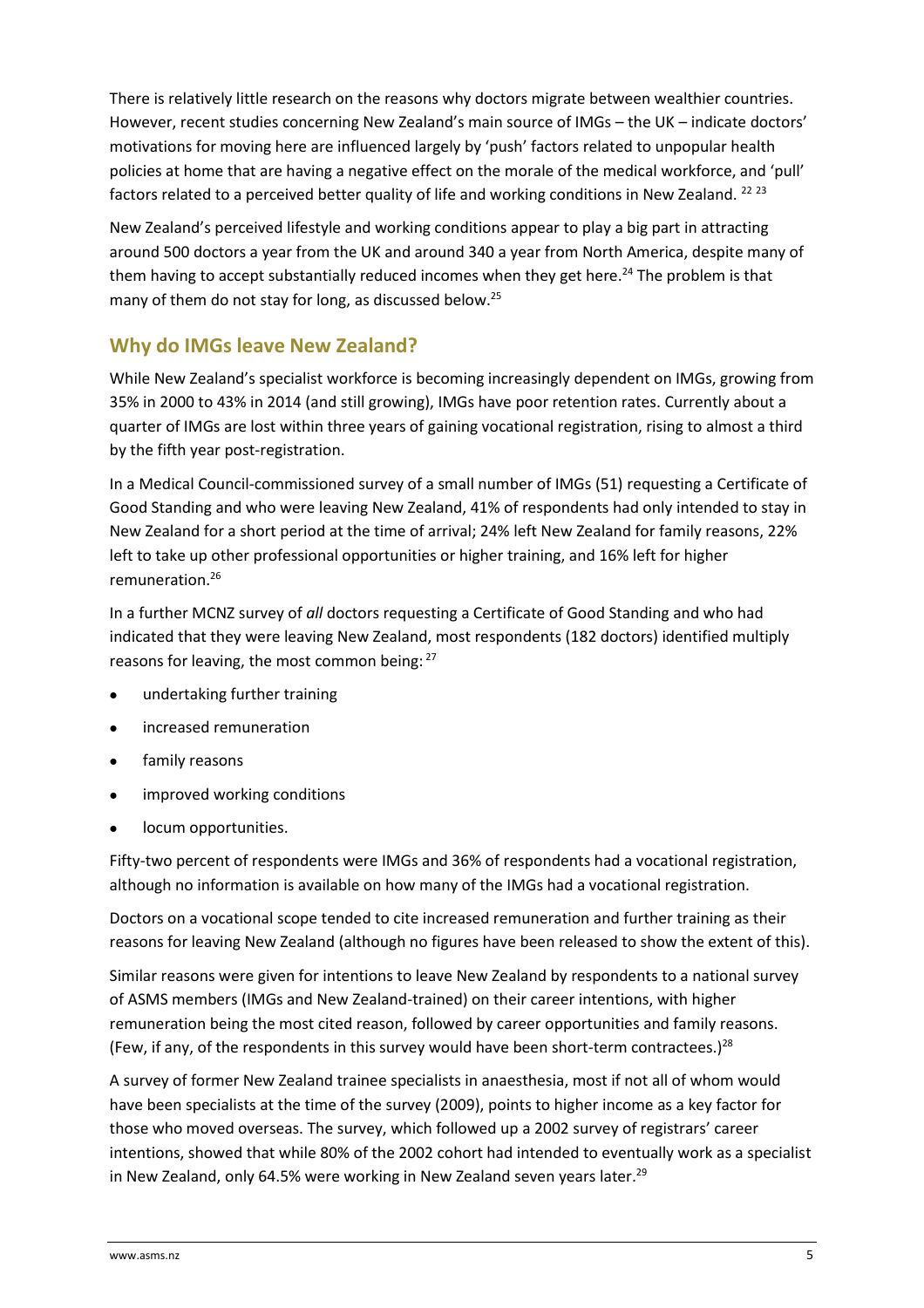Significantly, the 2009 survey found that 75% of respondents currently working overseas agreed or strongly agreed that salary was an important influence on choosing their country of residence, whereas respondents that had remained in New Zealand indicated lifestyle and family ties as the main reasons for staying.

While the survey does not differentiate responses of IMGs from those who trained in a New Zealand medical school, it does point out that of those that stayed in New Zealand only 15.5% were IMGs compared with 48% of those currently working overseas.

In November 2009, a survey of medical training directors overseeing a total of 108 registrars in selected specialties (psychiatry, anaesthesia, general medicine, and intensive care), indicated about half of the registrars intended to go overseas or had already left. The most common reasons for these departures, according to the directors, were improved salaries and conditions, lack of positions available in New Zealand, and to gain further experience or training. 30

#### **Temporary specialist staff**

Unpublished summaries of DHB exit interviews for SMOs and RMOs, obtained under the Official Information Act, indicate a relatively high number of SMOs whose reason for leaving was completion of a fixed-term contract. Seven DHBs (Waitemata, Counties-Manukau, Waikato, Lakes, Bay of Plenty, Whanganui and Nelson-Marlborough) collectively saw 226 SMOs leave for this reason over a threeyear period. Waikato accounted for 100 of them, and it was the most common reason given in all but Lakes DHB. It is assumed most of these are IMGs. The employment of many IMGs on short-term contracts, particularly from the UK and the US, has been noted by both Health Workforce New Zealand and the Medical Council. <sup>31</sup> <sup>32</sup>

The temporary nature of many IMGs' employment in New Zealand is also reflected in IMG retention rates that include not only IMGs with full registration status but also those with provisional registration, which often requires IMGs to be practising under supervision in New Zealand for between 6 and 18 months. MCNZ data show that the retention rate for IMGs 11-15 years post-initial medical qualification is less than 40% within three years of New Zealand registration; for IMGs 16-20 years post-initial medical qualification, the retention rate is less than 50% within three years of registration. Most of these would be specialists.

Further, these rates do not include doctors registered for specific short-term purposes ('special purpose' registration). In 2015 this included 102 locum specialists.<sup>33</sup>

As would be expected, MCNZ registration data show almost all doctors issued with provisional vocational registration or special purpose registration are IMGs. The published data do not allow an accurate assessment of how many doctors with provisional vocational registration are leaving New Zealand after short-term engagements. However, as at July 2016, the medical register listed 268 doctors with provisional vocational registration (which would normally be expected to be held for 12 to 18 months) but only half had a current Annual Practising Certificate, suggesting a high turnover.

# **Discussion**

International competition for doctors is increasing. Despite efforts in many OECD countries to become medically self-sufficient by training more doctors (many of whom subsequently have difficulty finding positons because of resource constraints), significant shortages are forecast. The United States (US) alone is estimated to be facing a shortage of up to 90,000 physicians by 2025.<sup>34 35</sup> OECD data show the number of overseas trained doctors working in the US increased by 14.5% in the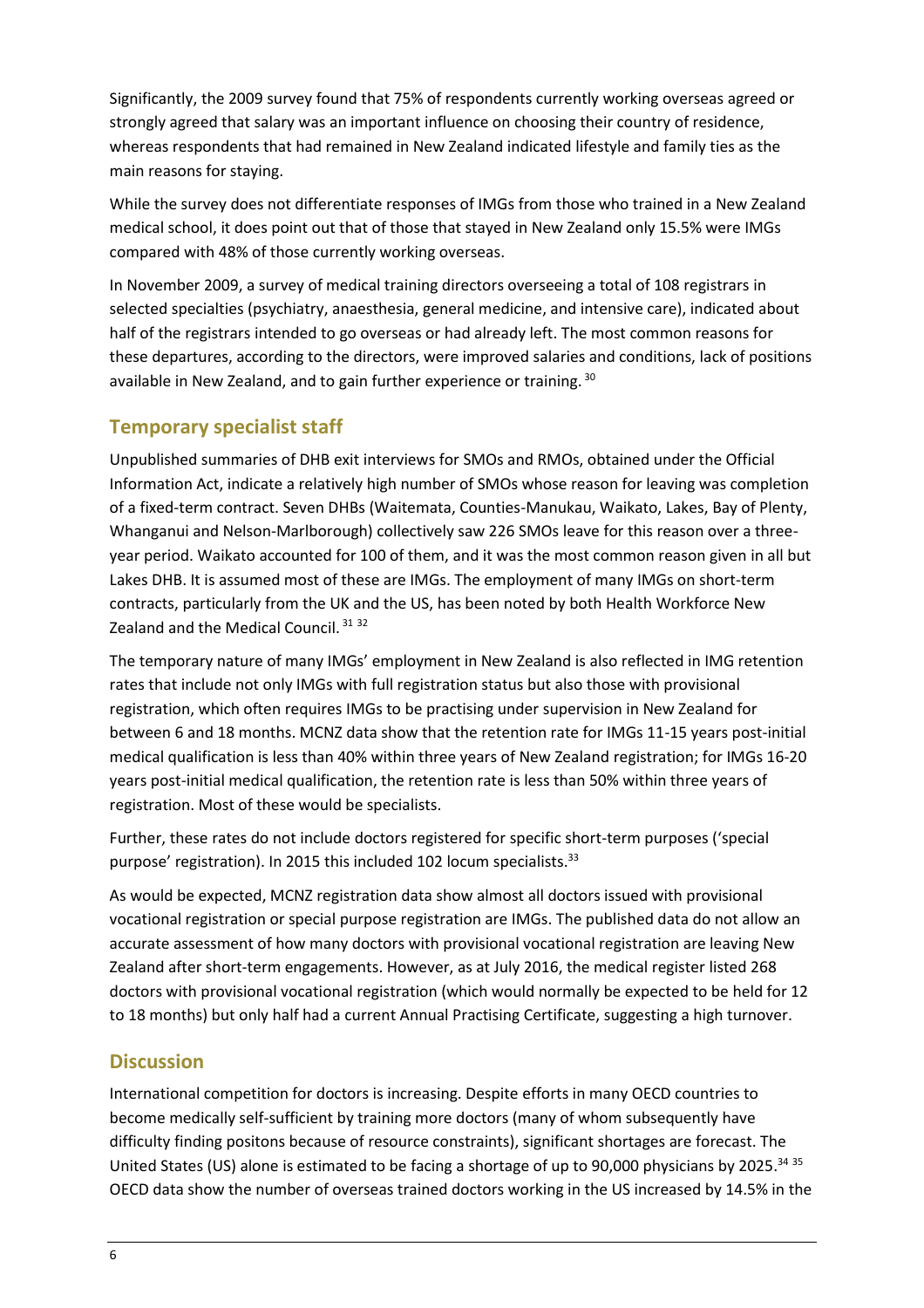four years 2010-2014. Meanwhile, in the UK, New Zealand's main source of IMGs, the National Audit Office reports that as at March 2014 there were 2330 NHS consultants fewer than there were established positions, and the Royal College of Physicians reports 43% of consultant vacancies were unfilled in 2015, due mainly to the lack of suitable candidates.<sup>36 37</sup>

The forecasts are due to multiple factors. As well as meeting the increasing health needs of growing and aging populations, and rising public expectations as technological advances introduce new treatments, diseases of affluence are causing further challenges. Medical workforces are aging. As a recent European report notes, the aging health workforce is leading to an 'upcoming massive replacement need, even with gradually growing workforce sizes'.<sup>38</sup> The increasing proportion of women in the specialist workforces of Western countries, and the trend towards more work-life balance in both genders, add further to the need for greater numbers of specialists internationally.<sup>39</sup>

Additional competition for IMGs may also develop through a dwindling international source of supply of specialists, as many countries, including non-OECD countries, concentrate more on retaining their doctors to help meet growing workforce needs.<sup>40 41 42</sup>

New Zealand's high dependency on IMGs, coupled with its high rates of expatriation of doctors, makes us especially vulnerable to increased international competition for IMGs. As an OECD report noted, "New Zealand and, to a lesser extent Canada, Ireland or the United Kingdom, which receive and send lots of doctors and nurses abroad, may be at the mercy of sudden policy changes in other OECD countries which remain beyond their control."<sup>43</sup>

As outlined above, New Zealand's source of IMGs is mostly from just half-a-dozen countries, particularly the UK, where the NHS has experienced unprecedented financial constraint, with numerous reports of a medical workforce under stress. While such circumstances may encourage doctors to move to places like New Zealand, it is notable that many do not stay here for long. A policy change that saw greater investment in the NHS, could not only lead to stronger retention measures in the UK but also attract back even more doctors than is occurring now.

That scenario is reinforced in a recent study on UK-New Zealand migration which indicates a desire to leave the NHS has been a primary motivator for doctors deciding to move to New Zealand. Correspondingly, a change of policies which leads to improved working conditions in the NHS are key reasons given by British doctors to consider returning to the UK.<sup>44</sup>

Britain's uncertain future relationship with the European Union (EU) is also likely to impact on medical workforce issues, given that over a quarter of doctors entering the UK medical register each year are from other EU countries.<sup>45</sup> The British Medical Association (BMA) warns of impending 'disaster' as a recent national survey it undertook of doctors who qualified in the EU shows more than 40% of them were thinking of leaving the UK because they feel less welcome; a further 23% were unsure.<sup>46</sup> The uncertainties brought about by the Brexit vote relate not only to the future employment arrangements for doctors but also the implications for future collaborative opportunities with other doctors in the EU and the employment and education opportunities for doctors' families. The effects could potentially exacerbate medical workforce shortages in the UK.

New Zealand's high turn-over of IMGs is reflected in Immigration New Zealand figures showing New Zealand lost, on average, 575 doctors each year from 2010 to 2015 (Figure 3). MCNZ retention data suggest most of these are likely to be IMGs.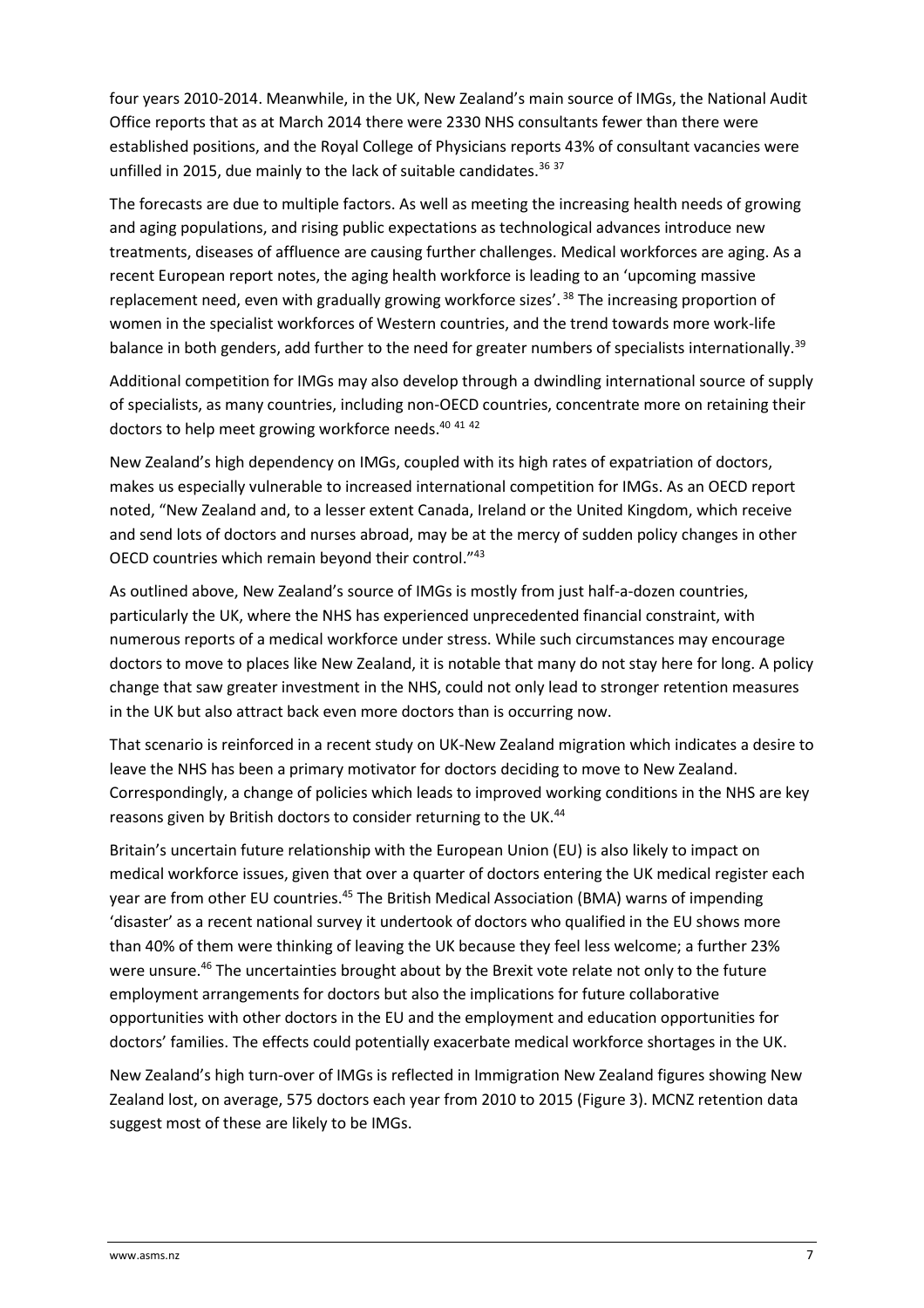With regard to specialists, Ministry of Health data show total specialist exits from the workforce average approximately 240 a year from 2010 to 2015. If those aged 65 and over are excluded, the average loss is around 180 specialists a year. While some of those may be taking a temporary career break, it is likely that most will be specialists leaving the country, again most of them IMGs.



Source: Immigration New Zealand; Ministry of Health

#### **Figure 3: Permanent & long-term departures from New Zealand (all doctors) and specialist workforce exits, 2010-2015**

Traditionally Australia has been a favourite destination for specialists who decide to leave New Zealand. As noted earlier recent data indicate this remains the case, with Australia seeing a net gain of 100 specialists from New Zealand over the three years to 2015. That figure excludes those IMG specialists who were vocationally registered before they worked in New Zealand. Assuming there are some specialists moving in the opposite direction, there is likely to be at flow of least 40 specialists from New Zealand to Australia each year.

Health indicators and specialist workforce trends in Australia suggest the outflow of specialists from New Zealand is likely to continue, despite Australia's policy to aim towards being medically selfsufficient.<sup>47</sup> <sup>48</sup>

While it is recognised that health service employers may not be able to influence some factors concerning staff turnover (eg, family reasons), there are many factors that they *can* influence. The medical workforce literature highlights the need for health service organisations to consider the reputation of their organisation as an employer and as a place to work, in order to create a climate that will attract and retain staff. 49 50

A major report on health professional mobility in Europe identifies three key factors that influence whether staff will stay or  $go:51$ 

- employment quality
- work quality
- organisational quality.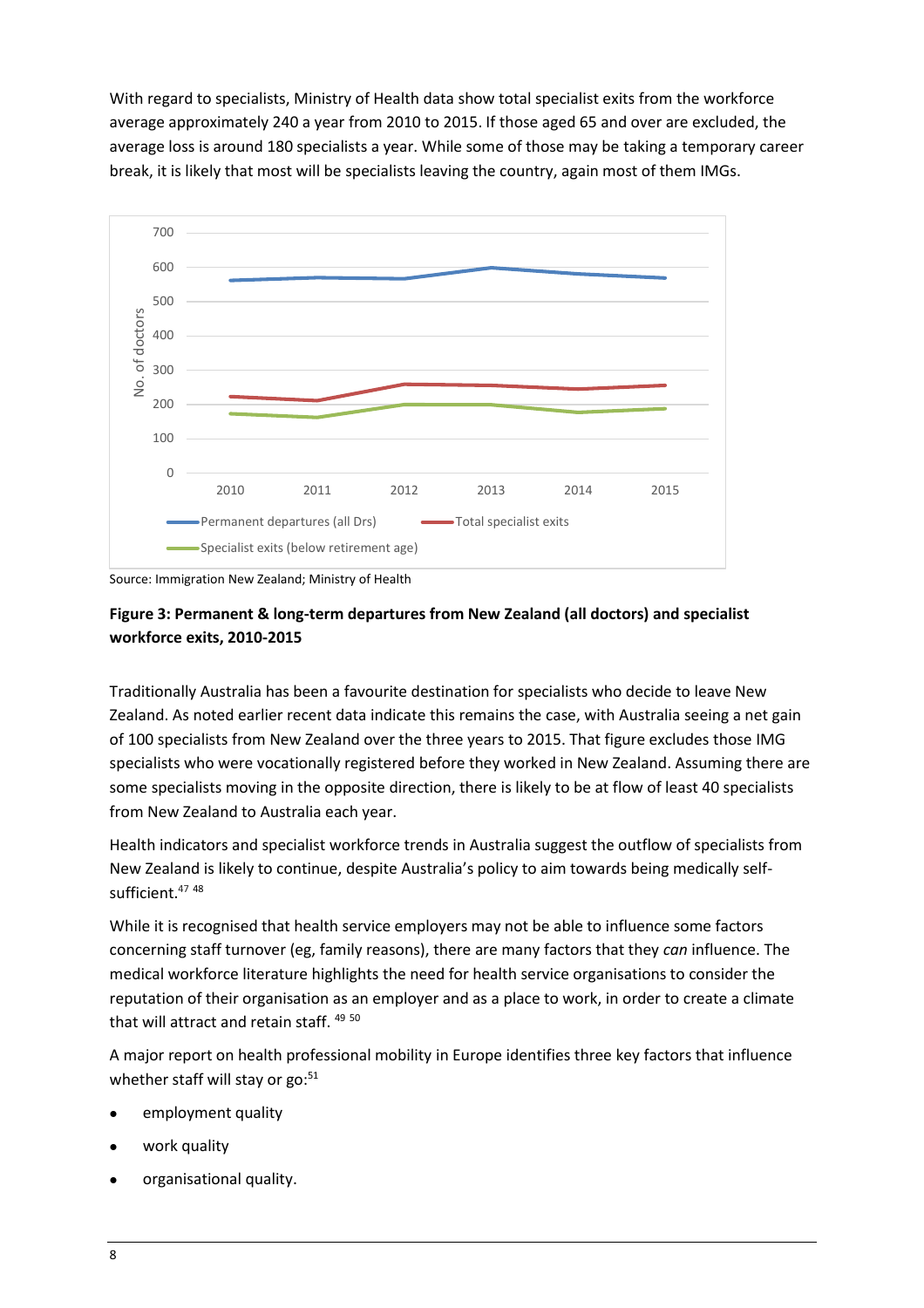Employment quality relates not just to pay but also to terms and conditions, such as opportunities for flexible working arrangements and conditions that enable a reasonable work-life balance.

Social benefits are also an important part of employment quality. Contractual relationships that allow for pension schemes, flexible retirement policies, childcare provisions, and so on have shown to be factors influencing job quality.

Work quality includes a number of variables around inappropriate or unsafe work. For example, high levels of administrative burden have been shown to have a negative effect on retention. In addition, many studies report negative effects of work-related stress in health care, particularly from high workload. Studies show that the consequences of continued high levels of stress for health professionals, including doctors, include not only reduced efficiency but higher error rates and higher staff turnover.

In relation to organisational quality, the literature on retention has a particular emphasis on the relationship between leadership and staff satisfaction. Dissatisfaction with management styles has been shown to be a major driver in job dissatisfaction. On the one hand, doctors have reported dissatisfaction with their level of influence over their work, the perception of not being heard, disconnection between management and clinical work, lack of shared decision-making and lack of recognition. On the other hand, participation in decision-making processes has been found to enhance job satisfaction.

Many of these issues are well recognised in New Zealand's DHBs. The ASMS has reported on them regularly, most notably in the analyses and reports of recent national surveys of SMOs on 'presenteeism' and burnout and fatigue.<sup>52</sup> 53 New Zealand's poor retention rates, particularly of IMGs, are likely to continue until they are addressed.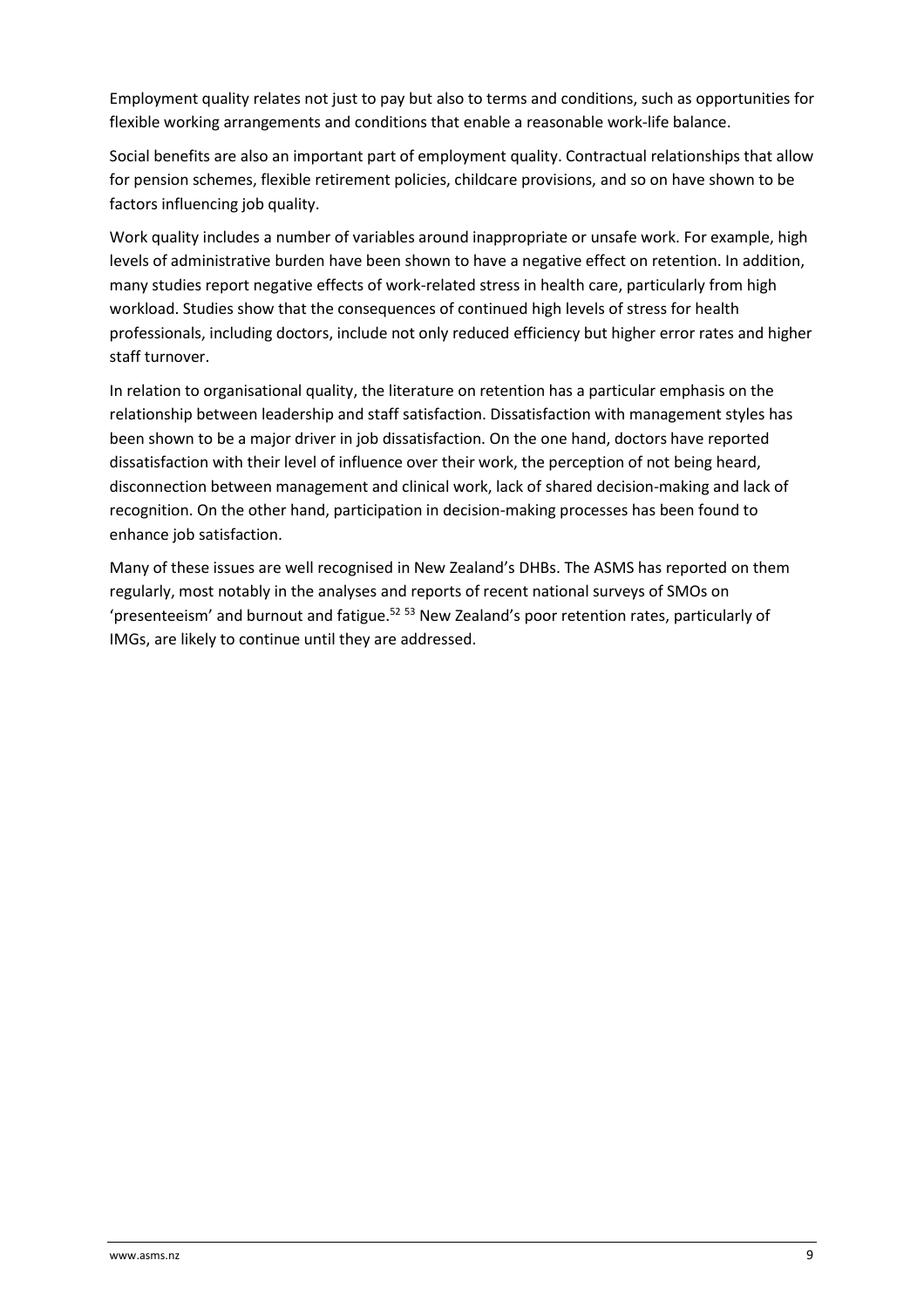#### **References**

<sup>1</sup> OECD. Health Workforce Migration Dataset. 2016 ed, 2014. j

<sup>2</sup> Australian Institute of Health and Welfare. Medical Workforce 2012. National Health Workforce Series. Canberra, 2014.

<sup>3</sup> Australian Institute of Health and Welfare. Australia's Medical Workforce: Who Are Medical Practitioners?: AIHW, 2015.

<sup>4</sup> Zurn P, J-C Dumont. *Health Workforce and International Migration: Can New Zealand Compete?* OECD Health Working Paper: OECD, 2008.

<sup>5</sup> OECD. Health Care Resources Dataset. 2016 ed: OECD, 2014.

<sup>6</sup> MCNZ. Medical Workforce Survey (unpublished data). Wellington: Ministry of Health, 2014.

<sup>7</sup> Mercy C, Dumont J-C, Lafortune G. Trends and policies affecting the international migration of doctors and nurses to OECD countries, in *Health Workforce Policies in OECD Countries: Right Jobs, Right Skills, Right Places,* OECD 2016.

<sup>8</sup> Gauld R, Horsburgh S. What motivates doctors to leave the UK NHS for a "life in the sun" in New Zealand; and, once there, why don't they stay? *Human Resources for Health* (2015) 13:75.

<sup>9</sup> OECD. "International Migration of Health Workers: Improving international Cooperation to Address the Global Health Workforce Crisis", *Policy Brief*, February 2010.

<sup>10</sup> Bezuidenhout MM, Joubert G, Hiemstra LA, Struwig MC. "Reasons for Doctor Migration from South Africa," *SA Fam Pract* 2009, Vol 51 No 3.

<sup>11</sup> Zurn P, Dumont J-C (2008).

<sup>12</sup> Jenkins R, Kydd R, Mullen P, Thomson K, Sculley J, et al. "International Migration of Doctors, and Its Impact on Availability of Psychiatrists in Low and Middle Income Countries." *PLoS ONE* 5(2): e9049. doi:10.1371/journal 2010.

 $13$  Ibid.

<sup>14</sup> Kaushik M, Jaiswal A, Shahb N, Mahalc A. "High-end physician migration from India", *Bulletin of the World Health Organisation*, January 2008, 86 (1).

<sup>15</sup> Mullen F. "The Metrics of the Physician Brain Drain". *N Engl J Med* 2005; 353:1810-1818, [October](http://www.nejm.org/toc/nejm/353/17/) 27, 2005

<sup>16</sup> Moullan Y,Bourgueil Y. The International Migration of Doctors: Impacts and Political Implications, *Issues in Health Economics*, No 203, Institut De Recherche Et Documentation En Economie De La Sante, November 2014

<sup>17</sup> Salve P. India's middle class is 24 million, not 264 million: Credite Suisse, *Business Standard*, 29 October 2015. [http://www.business-standard.com/article/current-affairs/indian-middle-class-is-24-million-not-264-million-credit-suisse-](http://www.business-standard.com/article/current-affairs/indian-middle-class-is-24-million-not-264-million-credit-suisse-115102900181_1.html)[115102900181\\_1.html](http://www.business-standard.com/article/current-affairs/indian-middle-class-is-24-million-not-264-million-credit-suisse-115102900181_1.html)

<sup>18</sup> Economic Times. India's middle-class population to touch 267 million in 5 years, *Economic Times*, 6 February 2011. [http://economictimes.indiatimes.com/news/economy/indicators/indias-middle-class-population-to-touch-267-million-in-5](http://economictimes.indiatimes.com/news/economy/indicators/indias-middle-class-population-to-touch-267-million-in-5-yrs/articleshow/7435793.cms) [yrs/articleshow/7435793.cms](http://economictimes.indiatimes.com/news/economy/indicators/indias-middle-class-population-to-touch-267-million-in-5-yrs/articleshow/7435793.cms)

<sup>19</sup> Gudwani A, Mitra P, et al*. India Healthcare: Inspiring possibilities, challenging journey.* Prepared for the Confederation of Indian Industry, McKinsey & Company, December 2012.

<sup>20</sup> Economic Times. Indian medical tourism industry to touch 8 billion by 2020: Grant Thorton, *Economic Times*, 1 November 2015[. http://economictimes.indiatimes.com/industry/healthcare/biotech/healthcare/indian-medical-tourism-industry-to](http://economictimes.indiatimes.com/industry/healthcare/biotech/healthcare/indian-medical-tourism-industry-to-touch-8-billion-by-2020-grant-thornton/articleshow/49615898.cms)[touch-8-billion-by-2020-grant-thornton/articleshow/49615898.cms](http://economictimes.indiatimes.com/industry/healthcare/biotech/healthcare/indian-medical-tourism-industry-to-touch-8-billion-by-2020-grant-thornton/articleshow/49615898.cms)

<sup>21</sup> Mercy, Dumont, Lafortune (2016).

<sup>22</sup> Gauld R, Horsburgh S. (2015).

<sup>23</sup> Sharma A, Lambert T, Goldacre M. Why UK-trained doctors leave the UK: Cross-sectional survey of doctors in New Zealand*, J R Soc Med* 2012: 105: 25–34.

<sup>24</sup> Bethell J. Come and work in New Zealand – money hungry doctors need not apply (blog), Wavelength International. Available

[file:///E:/2016/IMGs/Working%20as%20a%20doctor%20in%20NZ%20%E2%94%82%20Wavelength%20recruitment%20blog](file:///E:/2016/IMGs/Working%20as%20a%20doctor%20in%20NZ%20â%20Wavelength%20recruitment%20blog.html) [.html](file:///E:/2016/IMGs/Working%20as%20a%20doctor%20in%20NZ%20â%20Wavelength%20recruitment%20blog.html)

<sup>25</sup> MCNZ. *The New Zealand Medical Workforce in 2013 and 2014*. MCNZ, 2016.

<sup>26</sup> MCNZ (2010). "Helping international medical graduates integrate". *Medical Council News*, Issue 50, December 2010.

<sup>27</sup> MCNZ (2011). *Doctors leaving New Zealand: Analysis of Online Survey Results*, MCNZ, September 2011.